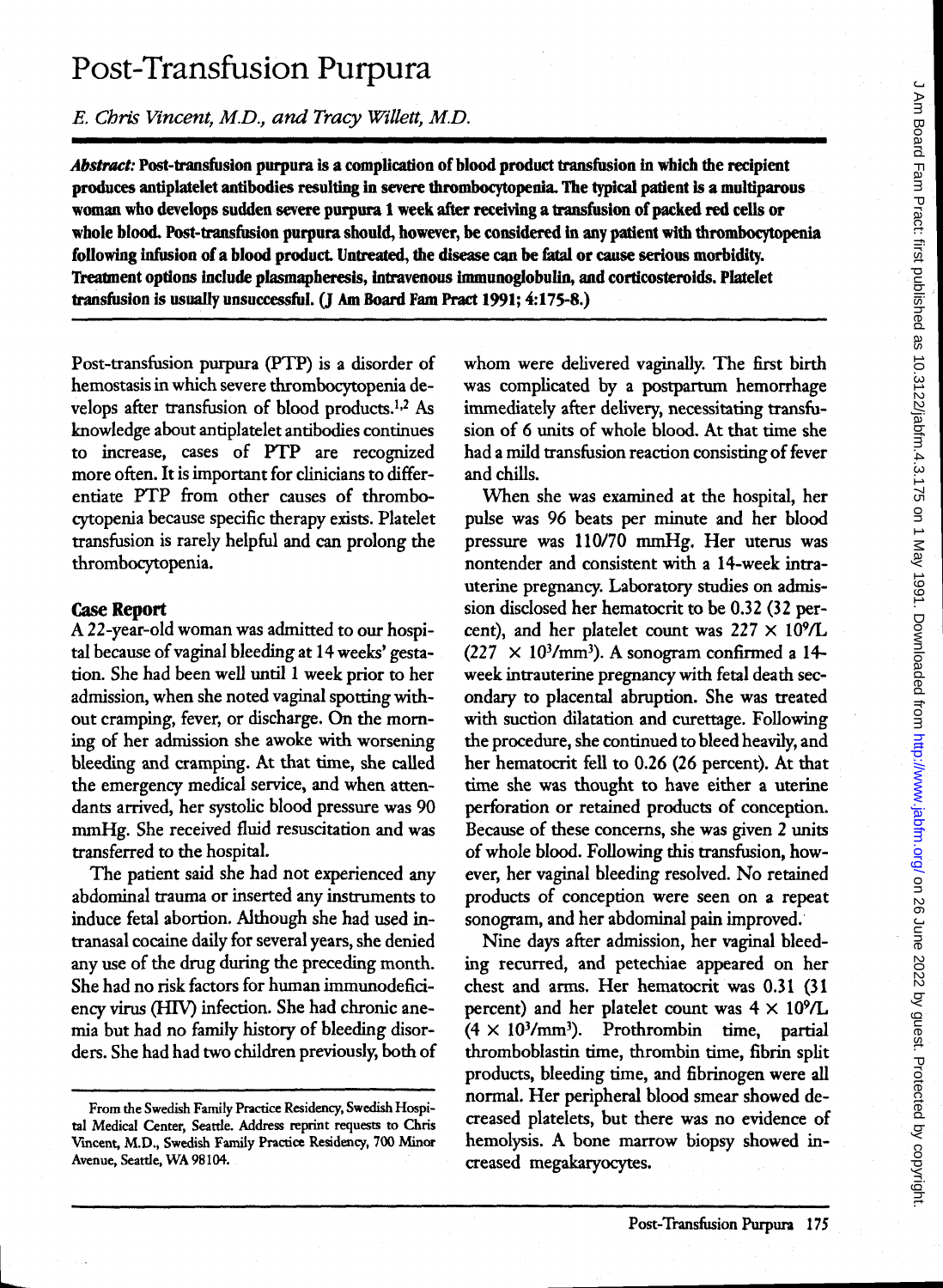A tentative diagnosis of post-transfusion purpura was made, and she was administered prednisone, 100 mg daily. The following day, her platelet count was unchanged, and antiplatelet alloantibodies were detected in her serum. Intravenous immunoglobulin G, 20 g/d, was begun. Her platelet count rapidly improved, and by the 3rd day was  $68 \times 10^{9}$ /L  $(68 \times 10^{3}$ /mm<sup>3</sup>). She then left the hospital against medical advice and was lost to follow-up until 4 months later. At that time, her hematocrit was 0.40 (40 percent), and her platelet count was  $334 \times 10^9$ /L  $(334 \times 10^{3}/\text{mm}^3)$ . The patient's platelets were typed as PIAl positive (homozygous), and an antibody against the platelet-specific antigen PlA2 was identified in her serum.

### **Discussion**

Post-transfusion purpura was first described in 1961.3 Since then, more than 200 cases have been reported.4 Most patients with PTP have lacked the platelet antigen PIAl. Because 98 percent of the population has this platelet antigen, it is almost certain that a PIAl-negative transfusion recipient will receive PIAl\_positive blood. PTP has been reported after infusions of whole blood, packed cells, or platelets<sup>5,6</sup> and was even noted in a PIAl-positive patient following transfusion of Pl<sup>A1</sup> antibody from a sensitized donor's plasma.<sup>7</sup> Recurrences of PTP have occurred.8

Most patients with PTP have been women older than 40 years who have a history of pregnancy or previous blood transfusion. Fever and chills often accompany this initial transfusion, as seen in our patient. Exposure to nonautologous blood stimulates the patient's immune system to make platelet alloantibodies, which are gradually lost. A later transfusion produces an anamnestic antibody recall that peaks within 5 to 10 days and produces a precipitous drop in the patient's own platelets to counts below  $10 \times 10^9$ /L  $(10 \times 10^{3}/\text{mm}^3)$ . The condition is identified by the sudden appearance of purpura, hematemesis, hematochezia, hematuria, or excessive wound or vaginal bleeding. The mean duration of thrombocytopenia is 4 weeks, but it can last up to 5 months.9

Although clinically well characterized, the exact mechanism of PTP remains unsettled. Several theories have been proposed, including the formation of immune complexes leading to platelet lysis, the production of a platelet-binding alloantibody stimulated by a transfused antigen, and the creation of an autoantibody as part of a generalized immune response to the transfused foreign antigens.2

Occasionally, other platelet antigens cause PTP. There have been fewer than five reported cases of PTP involving antibodies to the plateletspecific alloantigen  $Pl^{A2}$ . This patient was unusual because she was  $P^{A1}$  positive but  $P^{A2}$  negative and formed an antibody to PlA2.

It is not known why PTP is so uncommon. Because at least 2 percent of the population lacks the platelet antigen PlA1, one would expect PTP to occur more often in transfusion recipients who have been previously sensitized. It is speculated that a particular human leukocyte antigen predisposes some patients to this malady.<sup>10</sup>

The diagnosis of PTP depends on eliminating other causes of purpura. The evaluation should include clotting studies to rule out disseminated intravascular coagulation and an examination of the peripheral blood smear to exclude thrombotic thrombocytopenic purpura. The patient should be questioned about illicit drug use and possible exposure to HIV, because thrombocytopenia is associated with both narcotic abuse and acquired immunodeficiency syndrome.<sup>11,12</sup> Because almost any drug can cause thrombocytopenia, all nonessential medications should be discontinued. A bone marrow biopsy is necessary to exclude disorders of platelet production. The presence of platelet-specific alloantibodies following a recent transfusion in a patient who was previously exposed to platelet antigens (through pregnancy or transfusion) confirms the diagnosis of PTP.

Although untreated PTP gradually resolves over 4 weeks, there is a 10 percent mortality rate. Several treatments have been tried, including high-dose corticosteroids, transfusion of PIAI\_ negative platelets, plasma exchange, plasmapheresis, and intravenous immunoglobulin. The latter two, having shown the most successes, are considered treatments of choice. Platelet transfusions are rarely effective because they are destroyed by the same antiplatelet antibodies that have caused the patient's thrombocytopenia.

### **Summary**

Post-transfusion purpura usually occurs in multiparous women older than 40 years who